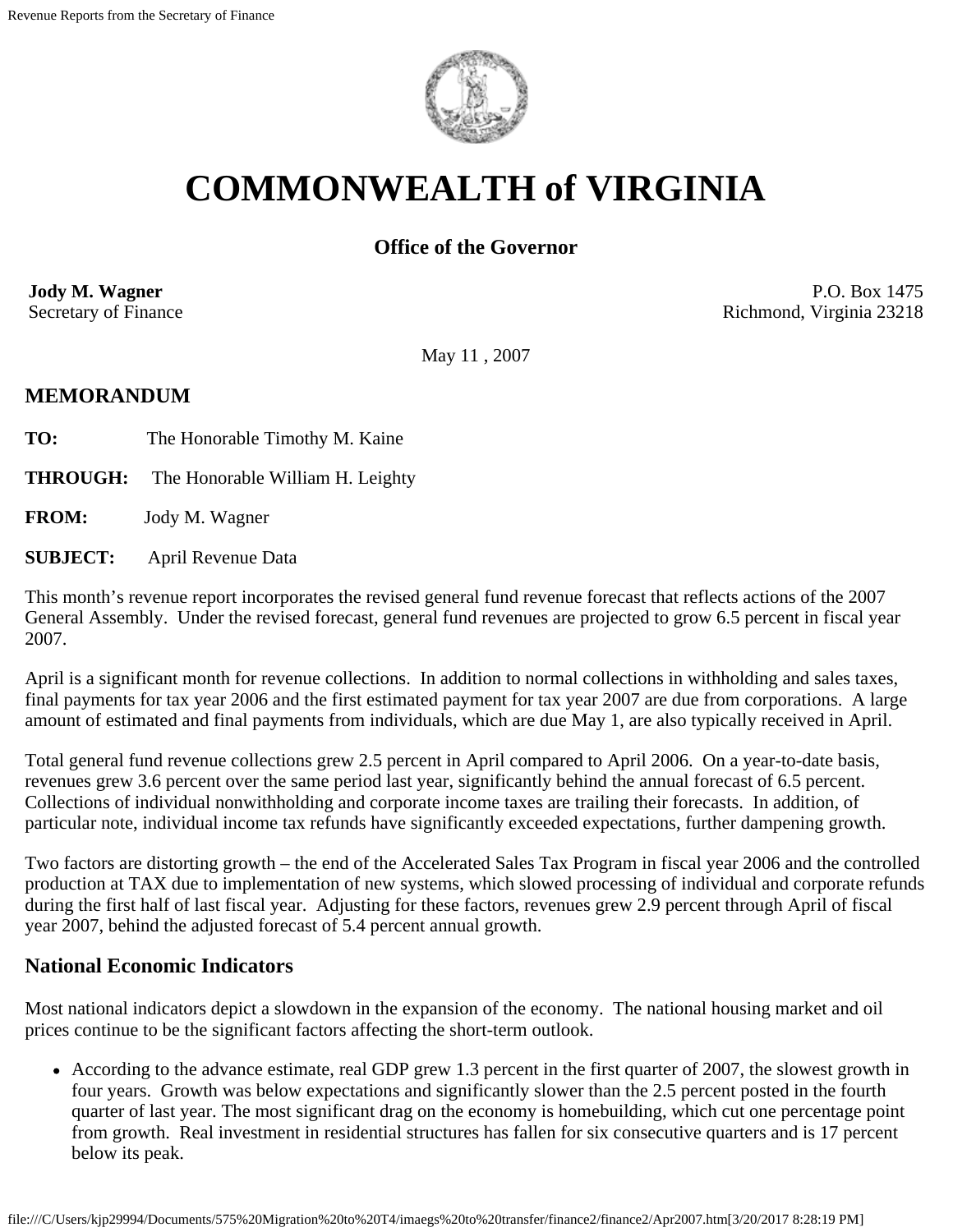- Employers added a modest 88,000 jobs to payrolls in April, and gains for prior months were revised down. The weakness was most evident in construction, manufacturing, retail trade, and finance. In a separate report, the unemployment rate rose slightly from 4.4 to 4.5 percent.
- Initial claims for unemployment fell by 21,000 to 305,000 during the last week of April. The four-week moving average fell slightly, from 333,000 to 329,000 and is consistent with an expanding economy.
- Inflation remains contained. An increase in energy prices pushed the Consumer Price Index up 0.6 percent in March, following a 0.4 percent increase in February. Core inflation, excluding food and energy, increased 0.1 percent in March resulting in growth of 2.5 percent over the last year.
- The Institute of Supply Management index increased from 50.9 to 54.7 in April, the largest monthly increase since September 2005. This is a significant improvement from the sluggish growth over the last two quarters.
- The Conference Board's index of leading indicators rose 0.1 percent to 137.4 in March, the first increase since December.
- The Conference Board's index of consumer confidence fell from 108.2 to 104.0 in April, the second monthly decline following four consecutive gains. Both the expectations and current conditions components declined, with most of the weakness in the assessment of current conditions.

## **Virginia Economy**

In Virginia, payroll employment grew 1.2 percent in March. Northern Virginia posted job growth of 2.0 percent in March. Jobs grew by 1.3 percent in Hampton Roads, 2.0 percent in Richmond-Petersburg, and 2.0 percent in the western MSAs. The unemployment rate fell from 3.2 percent to 3.1 percent in March.

The Virginia leading index fell 0.5 percent in March, its first decline in four months. An increase in building permits offset the negative impact of falling auto registrations and rising initial unemployment claims. The regional indices fell in nine of the state's eleven metropolitan areas in March. The indices in Hampton Roads and Harrisonburg increased for the month.

## **April Revenue Collections**

April is a significant month for revenue collections. In addition to normal collections in withholding and sales taxes, final payments for tax year 2006 and the first estimated payment for tax year 2007 are due from corporations. A large amount of estimated and final payments from individuals, which are due May 1, are also received in April.

**Individual Income Tax Withholding (54% of general fund revenues):** Despite an additional deposit day compared with April of 2006, collections of payroll withholding taxes grew a modest 4.9 percent in April. Year-to-date withholding growth is 5.7 percent, matching the projected annual growth rate. Collections must grow 5.2 percent in the May-June period to attain the annual forecast; however, growth in the previous three months has been below 5.0 percent.

**Individual Income Tax Nonwithholding (18% of general fund revenues):** April is a significant month for nonwithholding collections. Final payments for tax year 2006 and the first estimated payment for tax year 2007 are both due May 1.

April collections were \$646.3 million compared with \$620.7 million in April of last year, a 4.1 percent increase. To date, about 65 percent of the nonwithholding forecast has been collected, and collections during this period are 7.1 percent above the same period last year, which is below the projected annual growth of 10.2 percent.

Typically, a large portion of final payments due May 1 are received in April, however, the amount varies from year to year. Estimated and final payments will continue to be processed in May; therefore, one must consider April and May collections together to accurately assess growth in this source. The final estimated payment for this fiscal year is due June 15.

**Individual Income Tax Refunds:** In the latter half of calendar year 2005, the transition to a new computer system required TAX to process a limited number of tax returns in the fall, resulting in few refunds for that period. With the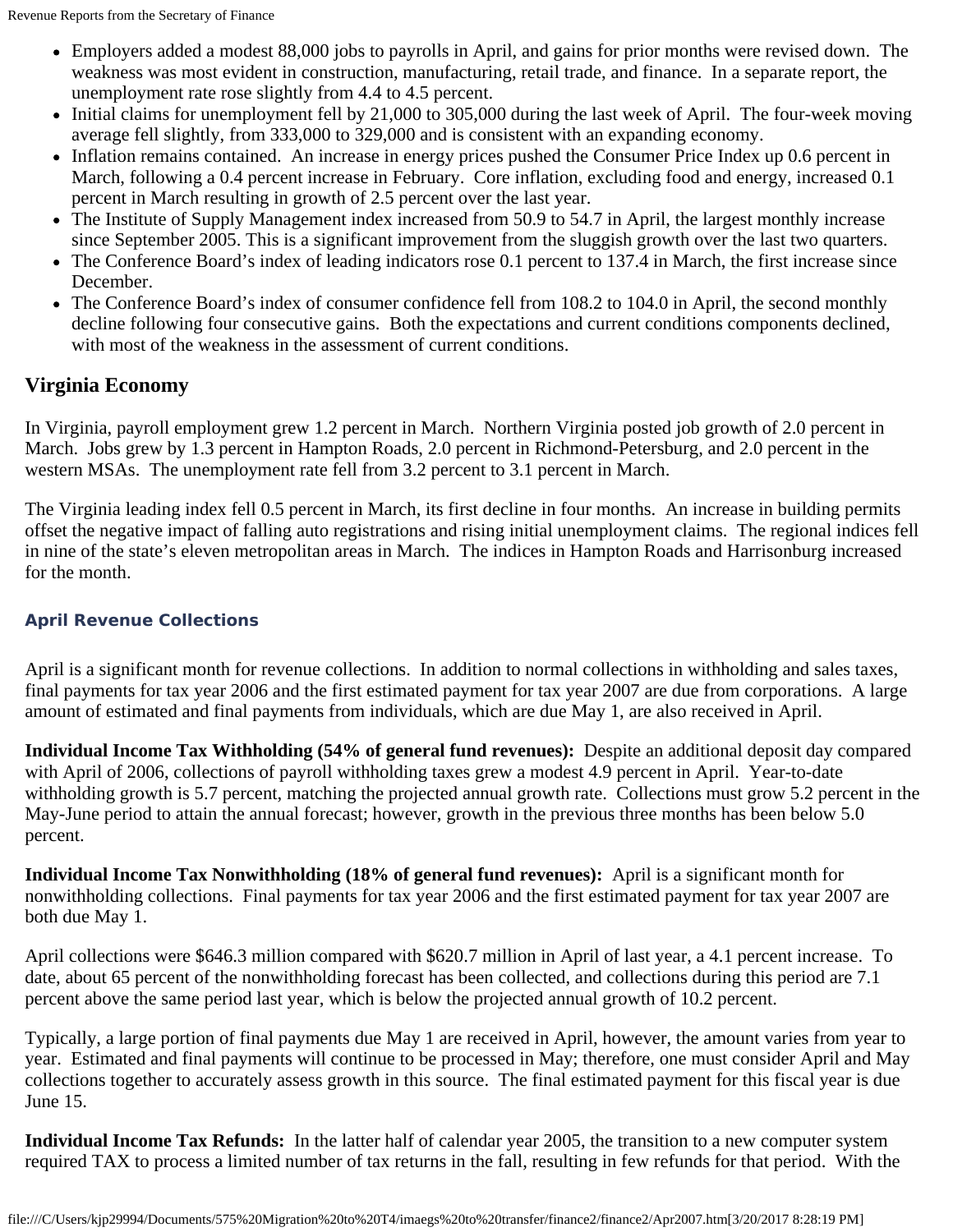Revenue Reports from the Secretary of Finance

new system in place, TAX returned to a normal schedule for processing this year.

Through April, \$1.4 billion have been refunded compared with \$1.1 billion in the same period last year. For the filing season beginning January 1, about 2.2 million refunds have been issued, compared with 2.1 million issued in the same period last year. The average check size is up a sharp 13 percent compared with the forecast of 5 percent.

For the first ten months of the fiscal year, refunds have already surpassed the forecast of \$1.3 billion. Over the last three years' individual refunds issued in the last two months have been sizable, averaging a total of about \$167 million.

**Sales Tax (20% of general fund revenues):** Collections of sales and use taxes, reflecting March sales, grew 17.0 percent in April. Five Saturdays in March and Easter falling early in April contributed to the growth. Year-to-date growth in sales and use taxes of 11.2 percent is inflated due to the repeal of the Accelerated Sales Tax program. Adjusting for the repeal of this program, growth in this source was 4.2 percent through April, consistent with the forecast of 4.2 percent growth needed to meet the annual estimate.

**Corporate Income Tax (6% of general fund revenues):** In April, corporations made their first estimated payment for tax year 2007, and made either a final or extension payment for tax year 2006. A sample of filings by large corporations revealed payments attributable to calendar year 2006 liabilities declined 19 percent as compared to payments last year for calendar year 2005 liabilities. Estimated payments toward calendar year 2007 liability fell 4 percent for the same sample compared to last year's estimated payments for calendar year 2006.

Net collections of corporate income tax were \$147.6 million in April 2007, compared with \$127.4 million in April of last year, however, April 2006 collections were impacted by the delayed processing of corporate refunds that were postponed due to TAX's controlled production. Year-to-date collections are up 0.3 percent compared to the same period last year, trailing the annual projected growth rate of 3.4 percent.

**Wills, Suits, Deeds, Contracts (4% of general fund revenues):** Wills, suits, deeds, and contracts – mainly recordation tax collections – fell 2.2 percent in April as the housing market continued to slow. Year-to-date collections in this source declined 16.6 percent from last year, close to the estimate of a 20.2 percent decline.

#### **Other Revenue Sources**

The following list provides data on April collections for other revenue sources:

|                                           |          | <b>Near-to-Date</b> Annual Estimate |
|-------------------------------------------|----------|-------------------------------------|
| Insurance Premiums Taxes (3% GF revenues) | $-0.4\%$ | 2.9%                                |
| ABC Taxes (1.0% GF revenues)              | 3.9%     | 3.6%                                |
| Interest Income $(0.6\%$ GF revenues)*    | 63.3%    | 104.0%                              |

**All Other Revenue:** Receipts in All Other Revenue grew 43.1 percent in April – \$37.1 million compared with \$25.9 million in April of last year. Most of the increase was in payments from public service corporations. For the fiscal year-to-date, collections of All Other Revenue are 2.4 percent below the same period in fiscal year 2006, lagging the annual estimate of 3.6 percent growth.

**Lottery Revenues:** Net income of \$39.0 million in April was 3.2 percent below April of last year mainly due to higher prize expenses. Sales continue to be strong in the daily and scratch games, leading to a 3.1 percent increase in April sales. Year-to-date, net income is down 6.9 percent, better than the forecast of a 10.7 percent decline.

#### **Summary**

Total general fund revenue collections grew 2.5 percent in April compared with April 2006. On a year-to-date basis, revenues grew 3.6 percent over the same period last year, significantly behind the annual forecast of 6.5 percent. Collections of individual nonwithholding and corporate income taxes are trailing their forecasts. In addition, individual income tax refunds have exceeded expectations, further dampening growth.